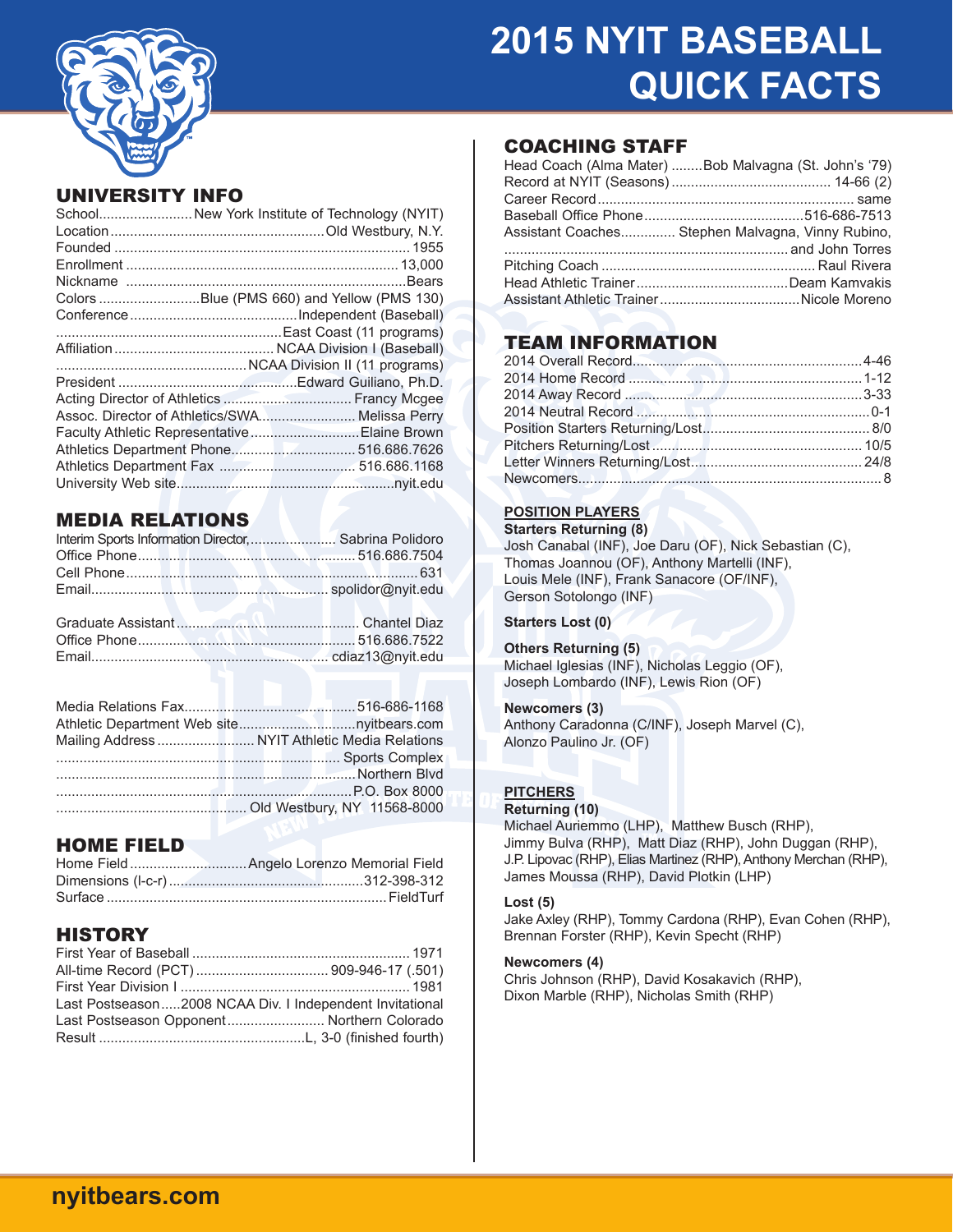# **2015 NYIT BASEBALL QUICK FACTS**



# 2015 NYIT ROSTER

|    | No. Name               | CI. | Pos.         | B/T | Ht. / Wt.   | <b>Valley</b><br><b>Hometow/Previous School</b>  |
|----|------------------------|-----|--------------|-----|-------------|--------------------------------------------------|
| 2  | Gerson Sotolongo       | So. | <b>INF</b>   | R/R | $5 - 7/175$ | Miami, Fla./St. Brendan Catholic HS              |
| 3  | Michael Iglesias       | Sr. | <b>INF</b>   | S/R | $5 - 5/155$ | Bronx, N.Y./Mount St. Michael Academy            |
| 4  | <b>Matt DiBiase</b>    | Gr. | <b>INF</b>   | R/R | $6 - 1/175$ | Wantagh, N.Y./MacArthur HS                       |
| 5  | <b>Robert Fiato</b>    | So. | C/INF        | R/R | $6 - 0/240$ | Huntington Station, N.Y./Huntington HS           |
| 6  | Joe Daru               | Jr. | OF           | S/R | 5-9/170     | Bangkok, Thailand/IMG Academy                    |
| 7  | Thomas Joannou         | So. | OF           | R/R | $6 - 1/190$ | Merrick, N.Y./Calhoun HS                         |
| 8  | Louis Mele             | So. | <b>INF</b>   | R/R | $6 - 1/200$ | Bethpage, N.Y./Island Trees HS                   |
| 9  | Anthony Martelli       | So. | <b>INF</b>   | R/R | $6 - 0/190$ | Franklin Square, N.Y./Valley Stream North        |
| 10 | Matt Diaz              | So. | <b>RHP</b>   | R/R | $6 - 2/225$ | Miami, Fla./St. Brendan Catholic HS              |
| 11 | James Moussa           | Sr. | <b>RHP</b>   | R/R | $6 - 4/220$ | Averne, N.Y./Holy Cross HS                       |
| 12 | Joshua Canabal         | Jr. | <b>INF</b>   | R/R | $6 - 1/160$ | Miami Shores, Fla./Miami County Day School       |
| 13 | Alonzo Paulino Jr.     | Jr. | OF           | R/R | 5-11/185    | Bronx, N.Y./Victor Valley College                |
| 14 | Joseph Marvel          | Fr. | $\mathsf{C}$ | R/R | $5 - 7/160$ | Plainview, N.Y./Plainview-JFK HS                 |
| 16 | Dixon Marble           | Sr. | <b>RHP</b>   | R/R | 5-10/155    | Tremonton, Utah/University of Arkansas-Pinebluff |
| 19 | Anthony Merchan        | So. | <b>RHP</b>   | R/R | 5-11/193    | East Elmhurst, N.Y./Msgr. McClancy HS            |
| 20 | Lewis Rion             | Sr. | OF           | R/R | $6 - 3/190$ | Bronx, N.Y./St. Raymond's HS                     |
| 21 | <b>Frank Sanacore</b>  | So. | OF/INF       | R/R | $5 - 7/175$ | Staten Island, N.Y./Tottenville HS               |
| 22 | David Plotkin          | So. | LHP          | L/L | $6 - 0/200$ | Miami, Fla./St. Brendan Catholic HS              |
| 23 | Nicholas Leggio        | Gr. | OF           | R/R | $6 - 0/190$ | Shirley, N.Y./Philadelphia                       |
| 24 | James Bulva            | Sr. | <b>RHP</b>   | R/R | $6 - 6/175$ | Williston Park, N.Y./Mineola HS                  |
| 25 | Joseph Lombardo        | So. | <b>INF</b>   | R/R | $5 - 9/185$ | East Meadow, N.Y./Kellenberg Memorial HS         |
| 27 | Laurent Polenghi       | So. | OF           | L/R | $6 - 0/205$ | Key Biscayne, Fla./St. Brendan Catholic HS       |
| 29 | Nick Sebastian         | Sr. | C            | R/R | $6 - 1/185$ | Pawtucket, R.I./Pendleton School                 |
| 31 | Anthony Caradonna      | So. | C/INF        | L/R | $6 - 0/220$ | Richmond, Mich/Northwood University              |
| 32 | <b>Michael Sinnott</b> | So. | <b>RHP</b>   | R/R | $6 - 5/215$ | Glen Cove, N.Y./IMG Academy                      |
| 34 | Nicholas Smith         | Jr. | <b>RHP</b>   | R/R | 6-4/230     | Coram, N.Y./Longwood HS                          |
| 35 | John Duggan            | Sr. | <b>RHP</b>   | R/R | $6 - 4/178$ | Belle Harbor, N.Y./Archbishop Molloy HS          |
| 36 | Michael Auriemmo       | Sr. | <b>LHP</b>   | L/L | 6-1/180     | Middle Village, N.Y/Archbishop Molloy HS         |
| 37 | J.P. Lipovac           | Jr. | <b>RHP</b>   | R/R | $6 - 0/205$ | Astoria, N.Y./Msgr. McClancy HS                  |
| 38 | <b>Matthew Busch</b>   | Jr. | <b>RHP</b>   | R/R | 5-11/155    | Islip, N.Y./Islip HS                             |
| 41 | Elias Martinez         | So. | <b>RHP</b>   | R/R | 6-2/207     | Queens, N.Y./Aviation HS                         |
| 42 | David Kosakavich       | So. | <b>RHP</b>   | R/R | $6 - 3/190$ | Plainview, N.Y./Plainview-JFK HS                 |
| 55 | Chris Johnson          | Fr. | <b>RHP</b>   | R/R | 5-11/150    | Centerport, N.Y./St. Dominic's HS                |

Pitching Coach:

Head Coach: 1 Bob Malvagna (St. John's '79), third season at NYIT<br>Assistant Coaches: 15 Stephen Malvagna, 28 Vinny Rubino, and John Tor 15 Stephen Malvagna, 28 Vinny Rubino, and John Torres<br>Raul Rivera

### **ALPHABETICAL**

| No.            | Name                 | Pos        | No.            |
|----------------|----------------------|------------|----------------|
| 36             | Michael Auriemmo     | LHP        | 25             |
| 24             | James Bulva          | <b>RHP</b> | 16             |
| 38             | <b>Matthew Busch</b> | <b>RHP</b> | 9              |
| 12             | Joshua Canabal       | <b>INF</b> | 41             |
| 31             | Anthony Caradonna    | C/INF      | 14             |
| 6              | Joe Daru             | OF         | 8              |
| 34             | <b>Matt Diaz</b>     | <b>RHP</b> | 19             |
| $\overline{4}$ | Matt DiBiase         | <b>INF</b> | 11             |
| 35             | John Duggan          | <b>RHP</b> | 13             |
| 25             | <b>Robert Fiato</b>  | C/INF      | 22             |
| 3              | Michael Iglesias     | <b>INF</b> | 27             |
| $\overline{7}$ | Thomas Joannou       | OF         | 20             |
| 55             | Chris Johnson        | <b>RHP</b> | 21             |
| 42             | David Kosakavich     | <b>RHP</b> | 29             |
| 23             | Nicholas Leggio      | OF         | 34             |
| 37             | J.P. Lipovac         | RHP        | $\overline{2}$ |
|                |                      |            |                |

| No.            | Name                    | Pos        |
|----------------|-------------------------|------------|
| 25             | Joseph Lombardo         | INF        |
| 16             | Dixon Marble            | <b>RHP</b> |
| 9              | <b>Anthony Martelli</b> | INF        |
| 41             | <b>Elias Martinez</b>   | <b>RHP</b> |
| 14             | <b>Joseph Marvel</b>    | С          |
| 8              | Louis Mele              | <b>INF</b> |
| 19             | <b>Anthony Merchan</b>  | <b>RHP</b> |
| 11             | James Moussa            | <b>RHP</b> |
| 13             | Alonzo Paulino Jr.      | OF         |
| 22             | David Plotkin           | LHP        |
| 27             | Laurent Polenghi        | OF         |
| 20             | Lewis Rion              | OF         |
| 21             | <b>Frank Sanacore</b>   | OF/INF     |
| 29             | <b>Nick Sebastian</b>   | С          |
| 34             | <b>Nicholas Smith</b>   | <b>RHP</b> |
| $\overline{2}$ | Gerson Sotolongo        | INF        |
|                |                         |            |

#### **CLASS BREAKDOWN Graduate (1) DiBiase**

**Senior (11)** Auriemmo, Bulva, Daru, Duggan, Iglesias, Leggio, Lipovac, Marble, Moussa, Rion, Sebastian

**Junior (4)** Busch, Canabal, Paulino, Smith

**Sophomore (15)** Caradonna, Diaz, Fiato, Joannou, Kosakavich Lombardo, Martelli, Martinez, Mele, Merchan, Plotkin, Polenghi, Sanacore, Sinott, Sotolongo

**Freshman (2)** Johnson, Marvel

### **GEOGRAPHIC BREAKDOWN**

**Florida (5)** Canabal, Diaz, Plotkin, Polenghi, Sotolongo

**New York (24)** Auriemmo, Bulva, Busch, DiBiase, Duggan, Fiato, Iglesias, Joannou, Johnson, Kosakavich, Leggio, Lipovac, Lombardo, Martelli, Martinez, Marvel, Mele, Merchan, Moussa, Paulino, Rion, Sanacore, Sinnott, Smith

**Michigan (1)** Caradonna

**Rhode Island (1)** Sebastian

**Thailand (1)** Daru **Utah (1) Marble** 

# **nyitbears.com**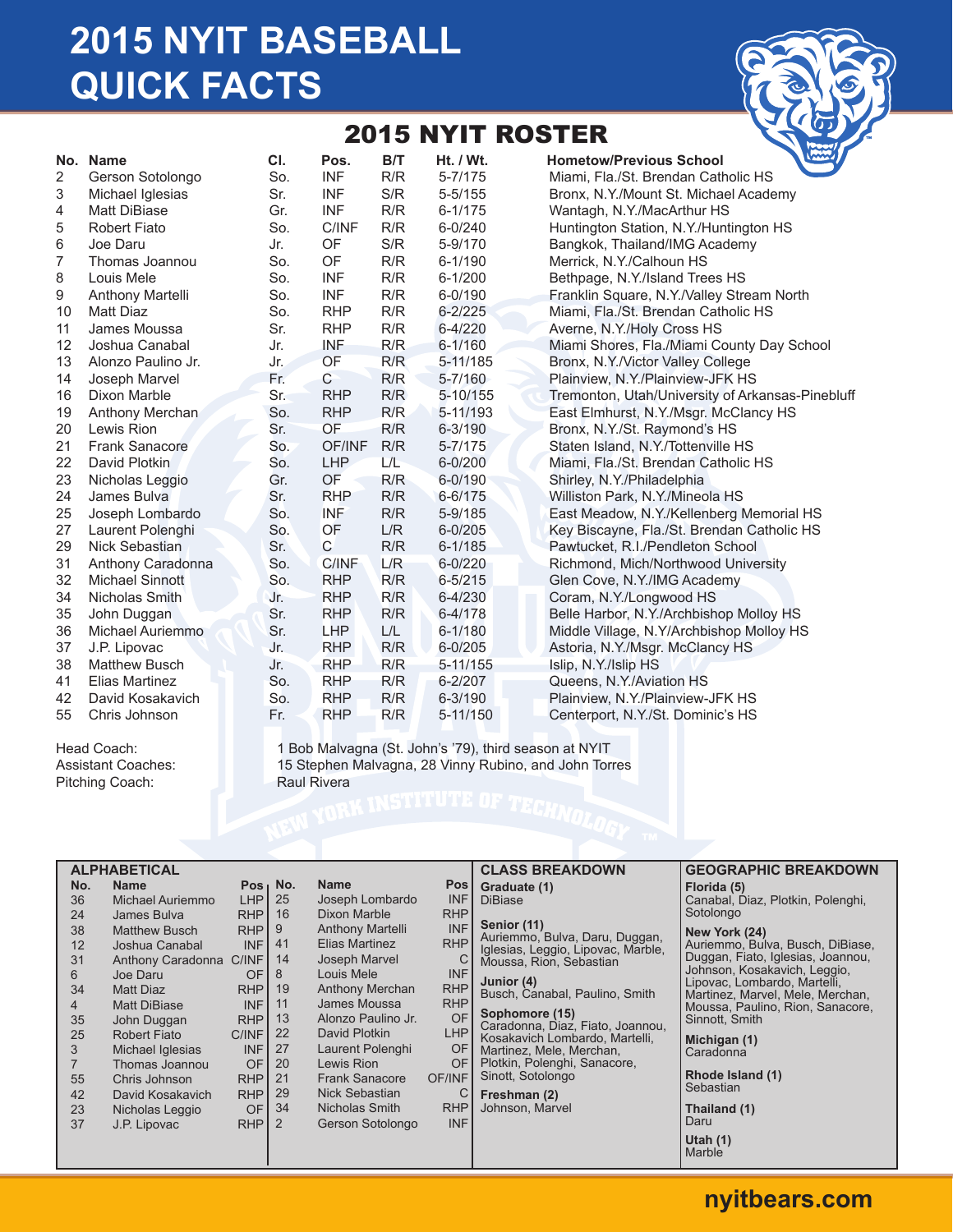

# **2015 NYIT BASEBALL QUICK FACTS**

# 2015 NYIT SCHEDULE

Sun., May 10 at Miami **Coral Gables, Fla.** 2 at Miami Coral Gables, Fla. 2 at 2 at 2 p.m.

| <b>Date</b>           | <b>Opponent</b>            | <b>Location</b>     | <b>Time</b> |
|-----------------------|----------------------------|---------------------|-------------|
| Tues., Mar. 3         | at Stony Brook             | Stony Brook, N.Y.   | 3 p.m.      |
| Fri., Mar. 6          | at George Mason            | Fairfax, Va.        | 2:30 p.m.   |
| Sat., Mar. 7          | at George Mason            | Fairfax, Va.        | 2 p.m.      |
| Sun., Mar. 8          | at George Mason            | Fairfax, Va.        | 1 p.m.      |
| <b>Tues., Mar. 10</b> | Albany (DH)                | Old Westbury, N.Y.  | <b>Noon</b> |
| <b>Wed., Mar. 11</b>  | <b>Manhattan</b>           | Old Westbury, N.Y.  | 3 p.m.      |
| Fri., Mar. 13         | at Navy                    | Annapolis, Md.      | 2 p.m.      |
| Sat., Mar. 14         | at Navy (DH)               | Annapolis, Md.      | Noon        |
| Sun., Mar. 15         | at Navy                    | Annapolis, Md.      | Noon        |
| <b>Tues., Mar. 17</b> | <b>LIU Brooklyn</b>        | Old Westbury, N.Y.  | 3 p.m.      |
| Wed., Mar. 18         | at Fairfield               | Fairfield, Conn.    | 3 p.m.      |
| Fri., Mar. 20         | at Bryant                  | Smithfield, R.I.    | 3 p.m.      |
| Sat., Mar. 21         | at Bryant (DH)             | Smithfield, R.I.    | 1 p.m.      |
| Sun., Mar. 22         | at Bryant                  | Smithfield, R.I.    | 1 p.m.      |
| Wed., Mar. 25         | at LIU Brooklyn            | Brooklyn, N.Y.      | 2:30 p.m.   |
| Thurs., Mar. 26       | <b>Fairleigh Dickinson</b> | Old Westbury, N.Y.  | 3:30 p.m.   |
| <b>Sat., Mar. 28</b>  | <b>Wagner (DH)</b>         | Old Westbury, N.Y.  | <b>Noon</b> |
| Sun., Mar. 29         | at Wagner (DH)             | Staten Island, N.Y. | Noon        |
| Tues., Mar. 31        | at Fairleigh Dickinson     | Teaneck, N.J.       | 3:30 p.m.   |
| Wed., Apr. 1          | <b>Fairfield</b>           | Old Westbury, N.Y.  | 3:30 p.m.   |
| Fri., Apr. 3          | at NJIT                    | Newark, N.J.        | 6 p.m.      |
| <b>Sat., Apr. 4</b>   | <b>NJIT (DH)</b>           | Old Westbury, N.Y.  | <b>Noon</b> |
| Tues., Apr. 7         | <b>Hofstra</b>             | Old Westbury, N.Y.  | 3:30 p.m.   |
| Sat., Apr. 11         | Siena (DH)                 | Old Westbury, N.Y.  | <b>Noon</b> |
| Sun., Apr. 12         | at Siena (DH)              | Albany, N.Y.        | Noon        |
| Tues., Apr. 14        | at Hofstra                 | Hempstead, N.Y.     | 3:30 p.m.   |
| Wed., Apr. 15         | at UPENN (DH)              | Philadelphia, Pa.   | 1 p.m.      |
| Fri., Apr. 17         | at Northeastern            | Boston, Mass.       | 3 p.m.      |
| Sat., Apr. 18         | at Northeastern            | Boston, Mass.       | 1 p.m.      |
| Sun., Apr. 19         | at Northeastern            | Boston, Mass.       | Noon        |
| Tues., Apr. 21        | at Manhattan               | Bronx, N.Y.         | 3:30 p.m.   |
| Wed., Apr. 22         | at Army                    | West Point, N.Y.    | 3:30 p.m.   |
| Thurs., Apr. 23       | Iona                       | Old Westbury, N.Y.  | 3:30 p.m.   |
| <b>Sat., Apr. 25</b>  | <b>Binghamton (DH)</b>     | Old Westbury, N.Y.  | <b>Noon</b> |
| <b>Sun., Apr. 26</b>  | <b>Binghamton</b>          | Old Westbury, N.Y.  | Noon        |
| Fri., May 1           | <b>Maine</b>               | Old Westbury, N.Y.  | 3:30 p.m.   |
| Sat., May 2           | Maine (DH)                 | Old Westbury, N.Y.  | <b>Noon</b> |
| Sun., May 3           | <b>Maine</b>               | Old Westbury, N.Y.  | <b>Noon</b> |
| Tues., May 5          | <b>Stony Brook</b>         | Old Westbury, N.Y.  | $3:30$ p.m. |
| Wed., May 6           | at Iona                    | New Rochelle, N.Y.  | 7 p.m.      |
| Fri., May 8           | at Miami                   | Coral Gables, Fla.  | 7 p.m.      |
| Sat., May 9           | at Miami                   | Coral Gables, Fla.  | 7 p.m.      |

All home games listed in **bold** are played at Angelo Lorenzo Memorial Field, Old Westbury, N.Y. All times Eastern Standard Time and subject to change.